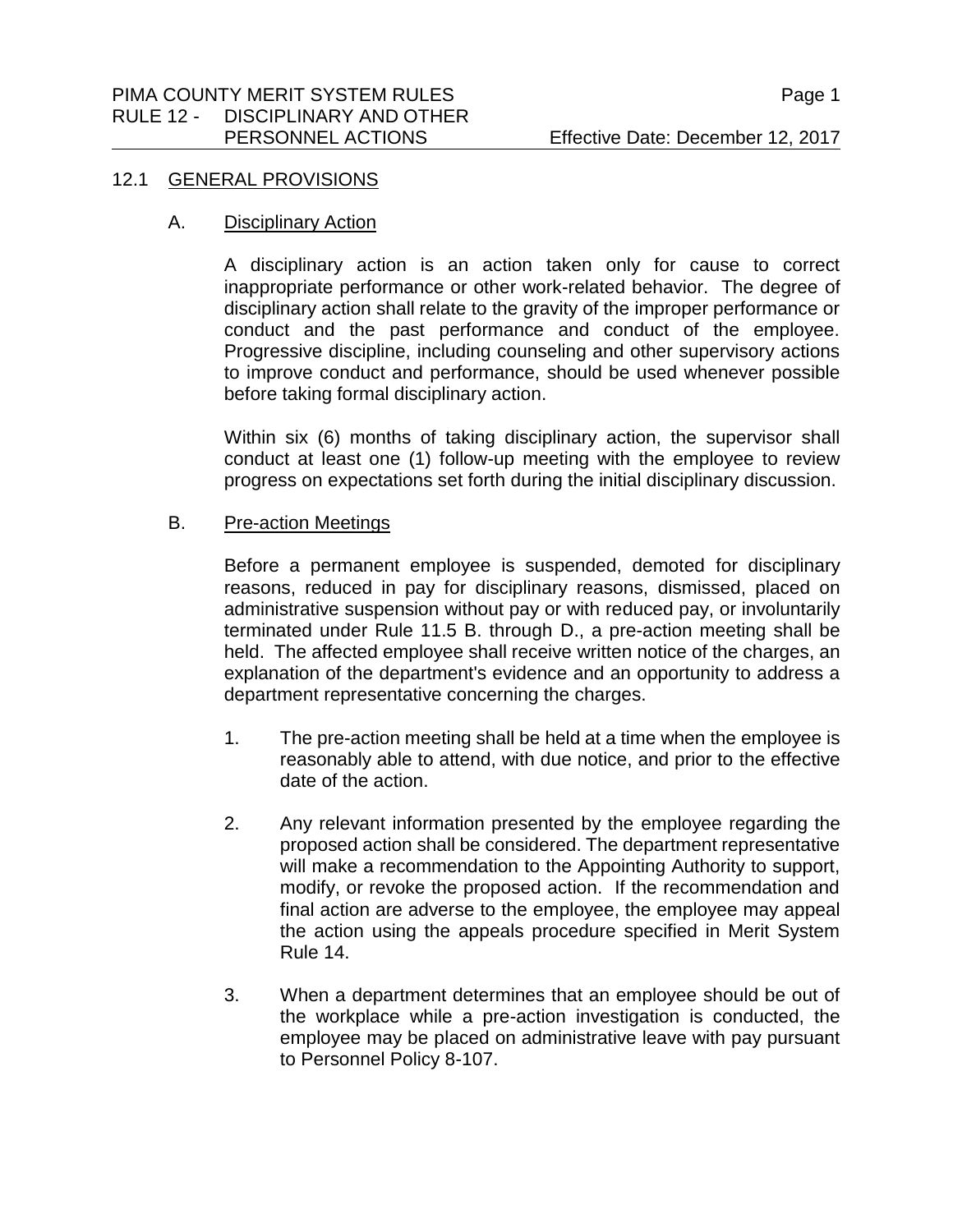#### 12.1 C. Any of the Following Constitute Cause for Discipline:

- 1. Fraud in securing appointment or securing or attempting to secure workers' compensation benefits;
- 2. Incompetence;
- 3. Inefficiency;
- 4. Neglect of duty;
- 5. Insubordination, including, but not limited to, conduct which is unruly;
- 6. Dishonesty;
- 7. Possessing, dispensing, or being under the influence of alcohol, or any unlawful controlled substance such as a narcotic, barbiturate, marijuana, methamphetamine, or a tranquilizing or hallucinogenic drug, while on duty, except in accordance with medical authorization, or in the lawful performance of the employee's regular assigned duties. Under the influence of alcohol means either obvious impairment due to alcohol or a test result reflecting a blood alcohol content of .04 or greater;
- 8. Absence without leave without reasonable cause;
- 9. Commission or conviction of a felony or of a misdemeanor involving moral turpitude, either of which would affect the employee's suitability for continued employment;
- 10. Discourteous treatment of the public;
- 11. Willful disobedience, i.e. a specific violation of a command or prohibition;
- 12. Engaging in prohibited political activity;
- 13. Misuse of County computers, County internet access, County email systems, or any other County electronic communication devices;
- 14. Misuse of any County property and/or systems;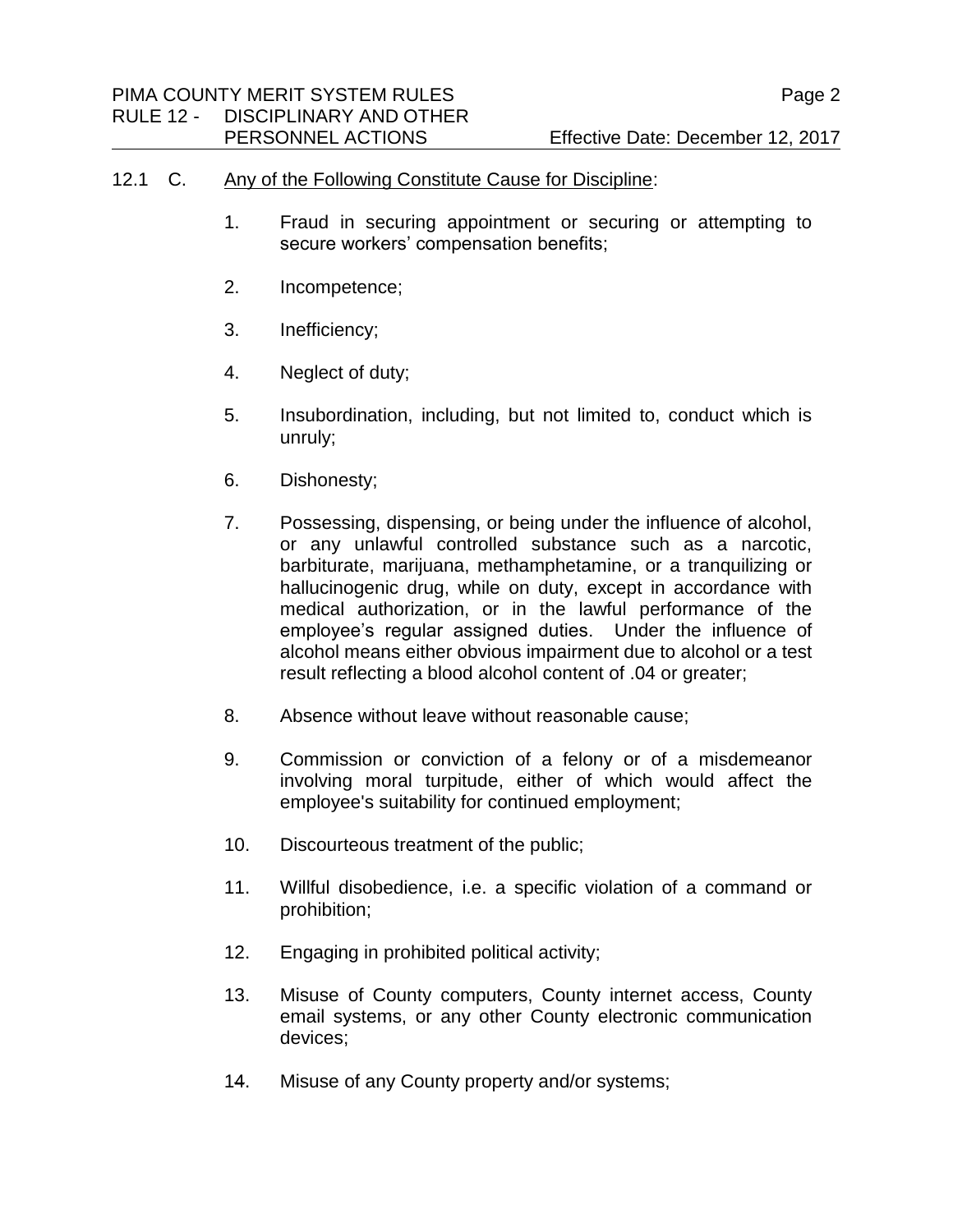PERSONNEL ACTIONS Effective Date: December 12, 2017

- 15. Seeking to obtain financial, sexual, or political benefit from another employee with or without his/her consent, induced by wrongful use of force or fear, or under color of official right;
- 16. Violation of the Rules of Conduct, Personnel Policy 8-119;
- 17. Failure to satisfactorily perform job duties and responsibilities;
- 18. Failure to maintain minimum qualifications for the position;
- 19. Any other improper conduct or performance, which constitutes cause for disciplinary action.

## 12.2 TYPES OF DISCIPLINARY ACTIONS

- A. Informal Discipline
	- 1. Verbal Counseling

A supervisor may engage in verbal counseling with a permanent employee at any time for problem resolution. If the verbal counseling is documented, a copy of the documentation**,** with the employee's acknowledgment of receipt and any written response, shall be placed in the employee's department personnel file. Verbal counseling is neither grievable nor appealable.

2. Letter of Counseling

An Appointing Authority or designee may issue a Letter of Counseling to a permanent employee at any time to correct or improve improper performance or conduct. The letter shall contain the specifics of the improper performance or conduct and shall be identified as a Letter of Counseling. A copy of the Letter of Counseling, with the employee's acknowledgment of receipt and any written response, shall be placed in the employee's department personnel file. A Letter of Counseling is neither grievable nor appealable.

Informal discipline documentation shall be removed from the employee's department personnel file twelve (12) months following the date of issuance. The department shall place the disciplinary document(s) in a separate file and retain them for the same period of time specified for the retention of department personnel files in state records retention requirements.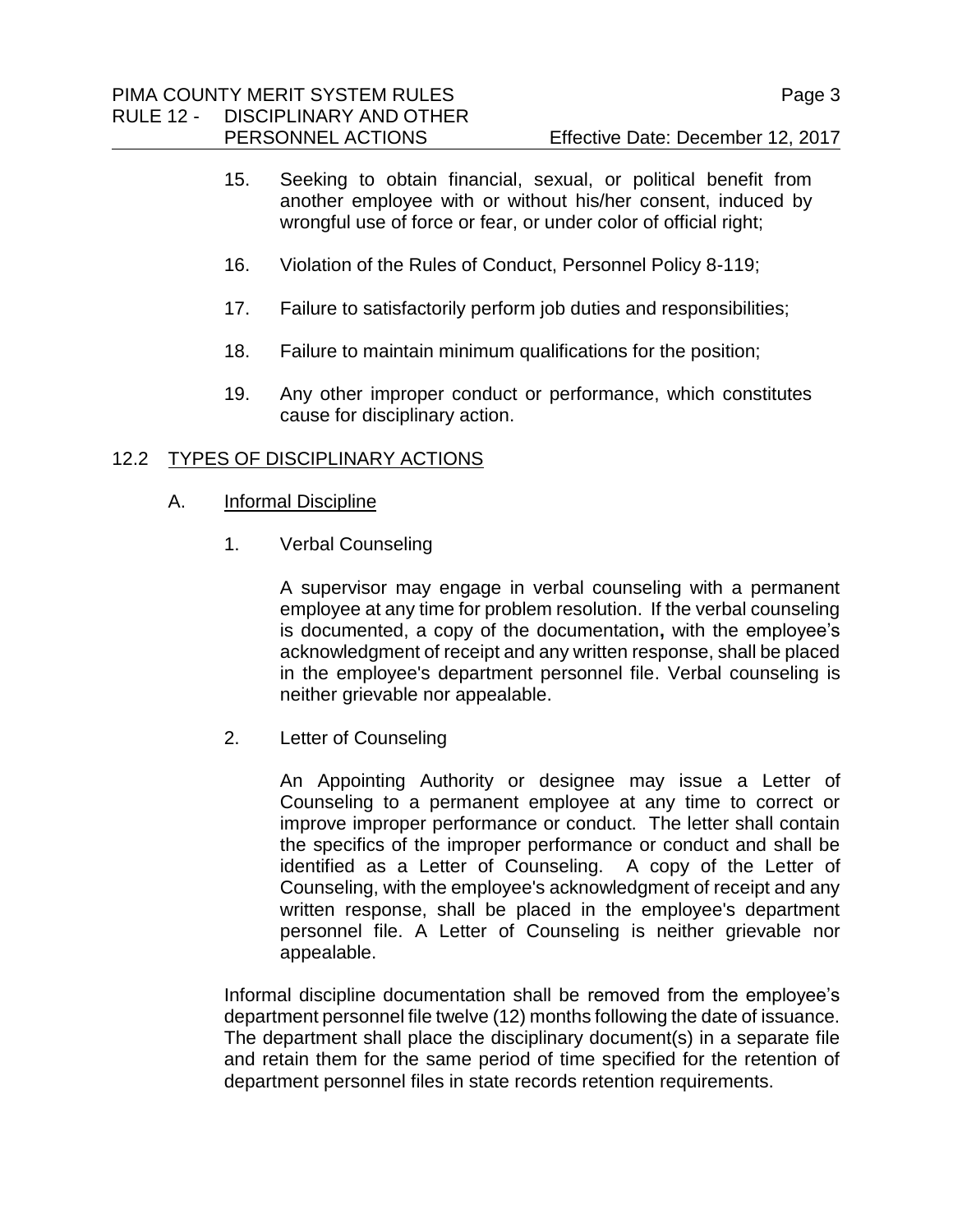PERSONNEL ACTIONS Effective Date: December 12, 2017

Should the employee accept a position in another department, informal disciplinary documents previously removed from the employee's department personnel file shall be transferred to the new department in a file separate from the employee's department personnel file.

Informal discipline that is more than twelve (12) months beyond issuance shall not be cited in, or considered a part of, further discipline.

#### 12.2 B. Formal Discipline

1. Letter of Reprimand

An Appointing Authority or designee may issue a Letter of Reprimand to a permanent employee to admonish the employee for serious or repetitive improper performance or conduct. The letter shall contain the specifics of the improper performance or conduct and shall be identified as a Letter of Reprimand. The Letter of Reprimand shall advise the permanent employee of the right to grieve the disciplinary action within ten (10) business days of receipt. Copies of the Letter of Reprimand, with the employee's acknowledgement of receipt, shall be placed in the employee's department personnel file and filed with Human Resources.

- 2. Suspension
	- a. Suspension is considered to be a significant disciplinary action and may be used for more serious incidents or repetitions of improper performance or conduct. An Appointing Authority or designee may suspend without pay a permanent employee for a disciplinary reason. Permanent employees may be suspended for any appropriate length of time in full day increments.
	- b. The Notice of Suspension shall contain the specific reason(s) for the suspension in sufficient detail to inform the employee of the reason(s) for the action and shall advise the employee of the right to appeal the suspension to the Merit System Commission within ten (10) calendar days of receipt of notice.
	- c. The Notice of Suspension must be delivered to the employee prior to or no later than the effective date of the suspension. The date of receipt must be documented. Copies of the Notice of Suspension shall be filed with Human Resources and the Clerk of the Board.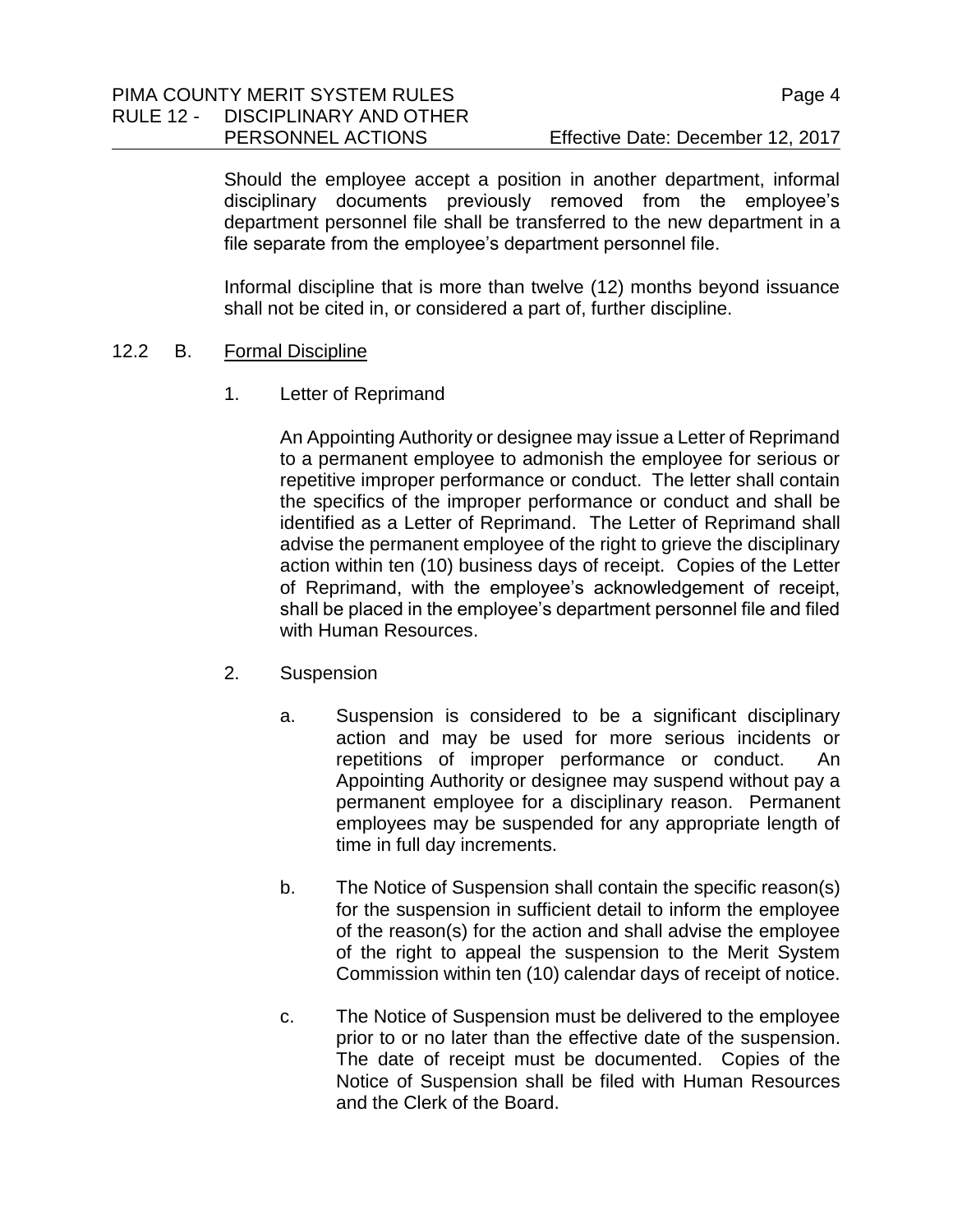#### 12.2 B. 3. Demotion

- a. Demotion for a disciplinary reason is considered to be a significant disciplinary action and may be used for more serious incidents or repetitions of improper performance or conduct. An Appointing Authority or designee may demote a permanent employee for a disciplinary reason provided the employee meets the minimum qualifications of the demoted classification.
- b. The Notice of Demotion shall contain the specific reason(s) for the demotion in sufficient detail to inform the employee of the reason(s) for the action and shall advise the employee of the right to appeal the demotion to the Merit System Commission within ten (10) calendar days of receipt of notice.
- c. The Notice of Demotion must be delivered to the employee prior to or no later than the effective date of the demotion. The date of receipt must be documented. Copies of the Notice of Demotion shall be filed with Human Resources and the Clerk of the Board.
- B. 4. Dismissal
	- a. Dismissal for a disciplinary reason is the most significant disciplinary action and may be used for the most serious incidents or repetitions of improper performance or conduct. An Appointing Authority may dismiss a permanent employee for a disciplinary reason.
	- b. The Notice of Dismissal shall contain the specific reason(s) for the dismissal in sufficient detail to inform the employee of the reason(s) for the action and shall advise the employee of the right to appeal the dismissal to the Merit System Commission within ten (10) calendar days of receipt of notice.
	- c. The Notice of Dismissal must be delivered to the employee prior to or no later than the effective date of the dismissal. The date of receipt must be documented. Copies of the Notice of Dismissal shall be filed with Human Resources and the Clerk of the Board.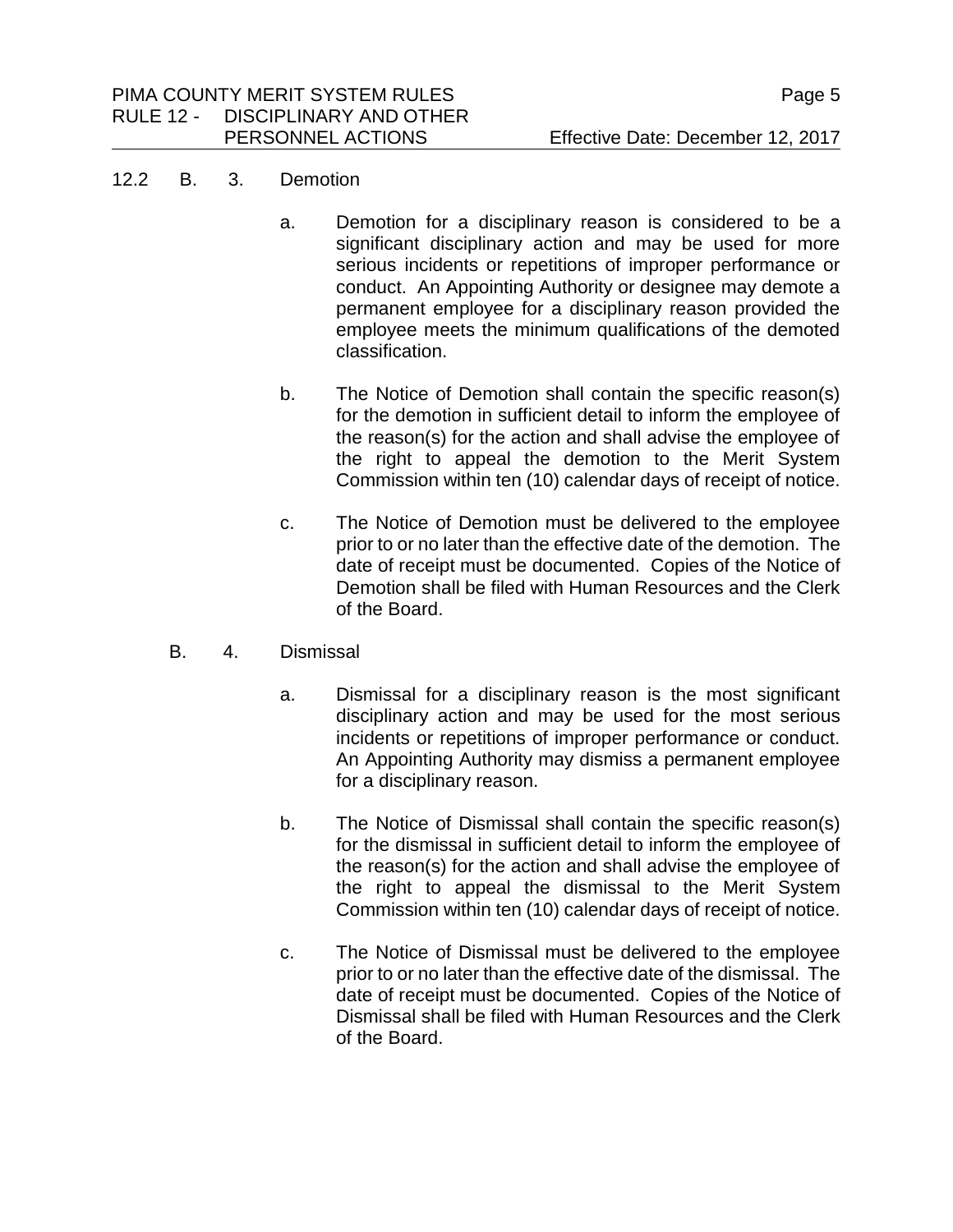# PIMA COUNTY MERIT SYSTEM RULES PIMA COUNTY MERIT SYSTEM RULES RULE 12 - DISCIPLINARY AND OTHER

## 12.3 ADMINISTRATIVE SUSPENSION

An Appointing Authority may impose a non-disciplinary suspension without pay or with reduced pay when a permanent employee is charged with a felony or other crime involving moral turpitude, or when it is deemed to be in the best interest of the County while an inquiry is being made into the conduct of the employee.

- A. Permanent employees may be placed on administrative suspension for any appropriate length of time in full day increments. Exempt permanent employees may be placed on administrative suspension only without pay.
- B. The Notice of Administrative Suspension shall contain the specific reason(s) for the administrative suspension in sufficient detail to inform the employee of the reason(s) for the action and shall advise the employee of the right to appeal the administrative suspension to the Merit System Commission within ten (10) calendar days of receipt of notice.
- C. The Notice of Administrative Suspension must be delivered to the employee prior to or no later than the effective date of the Administrative Suspension. The date of receipt must be documented. Copies of the Notice of Administrative Suspension shall be filed with the Clerk of the Board and Human Resources for placement in the employee's official personnel file.
- D. The pre-action meeting shall be held upon reasonable notice to the employee and at a time when the employee is reasonably able to attend.
- E. Administrative suspensions that exceed thirty (30) business days must be approved by the County Administrator.
- F. At the conclusion of the administrative suspension, the employee shall be returned to work with or without back pay, or advised of disciplinary or other action.

# 12.4 SPECIAL OBSERVATION PERIOD

An Appointing Authority or designee may place a permanent employee on a Special Observation Period for the purpose of closely monitoring the employee's performance or conduct during the specified period of time. A Special Observation Period is a non-disciplinary action and may or may not be issued in conjunction with a disciplinary action. The Notice of Special Observation Period shall be separate from any accompanying disciplinary action documentation.

A. The Notice of Special Observation Period shall be provided to the employee in writing upon the effective date, and shall specify the conduct involved, the purpose of the observation period and the length of the period. Copies